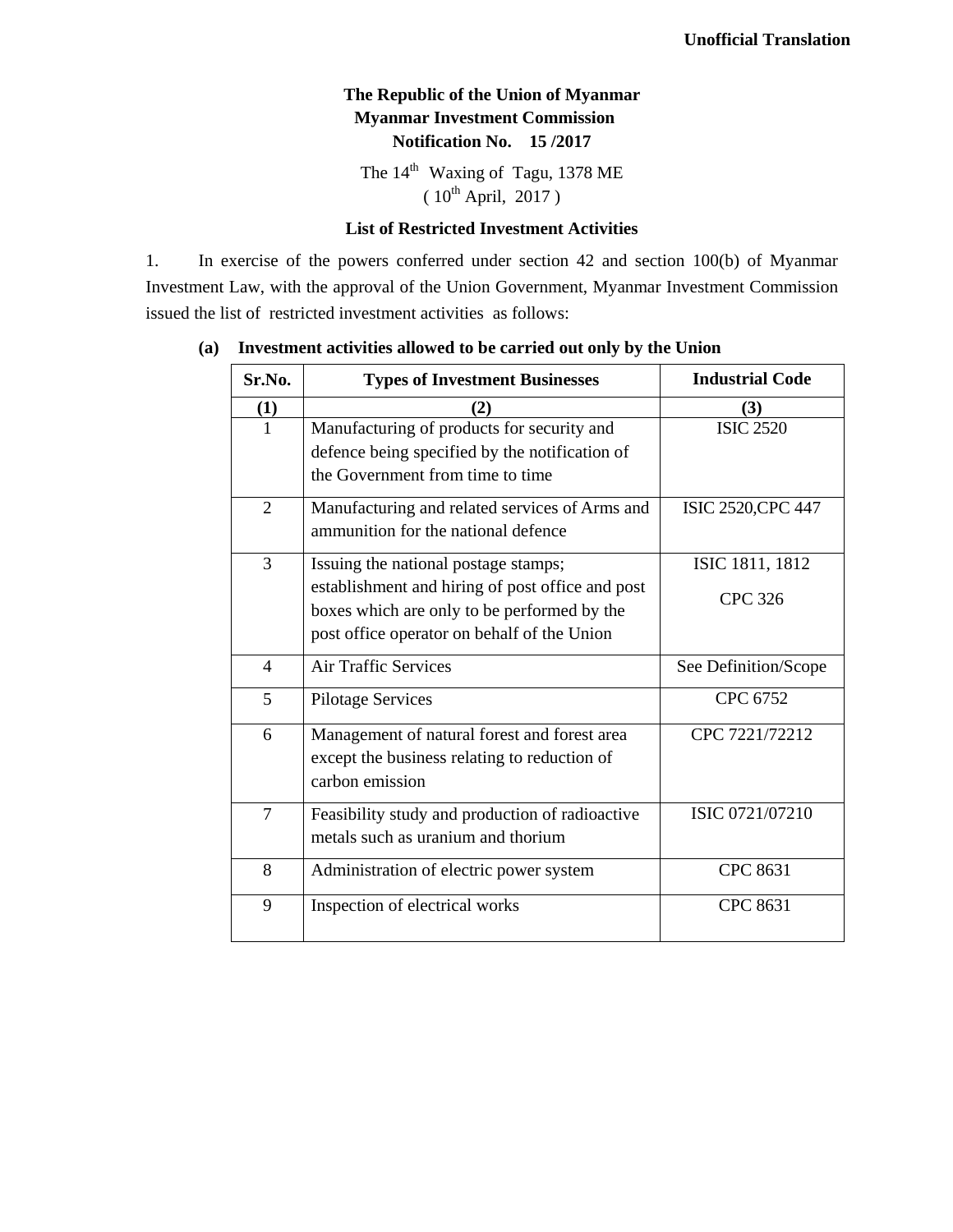| Sr. No.        | <b>Types of Investment Businesses</b>                                                                                                                                                                                      | <b>Industrial Code</b>                                           |  |
|----------------|----------------------------------------------------------------------------------------------------------------------------------------------------------------------------------------------------------------------------|------------------------------------------------------------------|--|
| (1)            | (2)                                                                                                                                                                                                                        | (3)                                                              |  |
| 1              | Publishing and distribution of periodicals in<br>ethnic languages including Myanmar                                                                                                                                        | ISIC 5813, CPC 3241,<br>8911, 8912                               |  |
| $\overline{2}$ | Fresh water fisheries and relevant services                                                                                                                                                                                | ISIC 0312, CPC 0421,<br>8615                                     |  |
| 3              | of<br>quarantine<br>Establishment<br>station<br>for<br>exportation<br>importation<br>of<br>animals<br>and<br>(Livestock Breeding and Veterinary Department<br>shall undertake to inspect animals and to issue<br>permits.) | CPC 8352, 8359, 8612,                                            |  |
| $\overline{4}$ | Pet care service                                                                                                                                                                                                           | CPC 8351, 86129                                                  |  |
| 5              | Manufacturing of forest products from forest<br>area and government administered natural forest                                                                                                                            | ISIC 0220, 0230                                                  |  |
| 6              | Prospecting, surveying, performing feasibility<br>study and developing mineral for small and<br>medium scale businesses in accordance with the<br>Mines Law                                                                | <b>ISIC</b><br>0510,<br>0520,<br>0710,<br>0721,<br>0729,<br>0990 |  |
| 7              | Refinement of minerals by medium scale and<br>small scale                                                                                                                                                                  | <b>ISIC 2410</b>                                                 |  |
| 8              | Performing shallow oil wells up                                                                                                                                                                                            | <b>ISIC 0610</b>                                                 |  |
| 9              | Printing and issuing sticker for visa and stay<br>permit for foreigners                                                                                                                                                    | <b>CPC</b><br><b>ISIC</b><br>5819,<br>89122,91210                |  |
| 10             | Prospecting, exploration and production of<br>jade/gem stones                                                                                                                                                              | ISIC 0990, 3211                                                  |  |
| 11             | Tour-guide service                                                                                                                                                                                                         | <b>CPC 8555</b>                                                  |  |
| 12             | Mini-market, convenience store<br>(Floor area must be above (100 ft.x100 ft.)<br>10,000 square feet or 929 squaremeter)                                                                                                    | <b>CPC 62</b>                                                    |  |

# (**B) Investment activities that are not allowed to be carried out by foreign investors**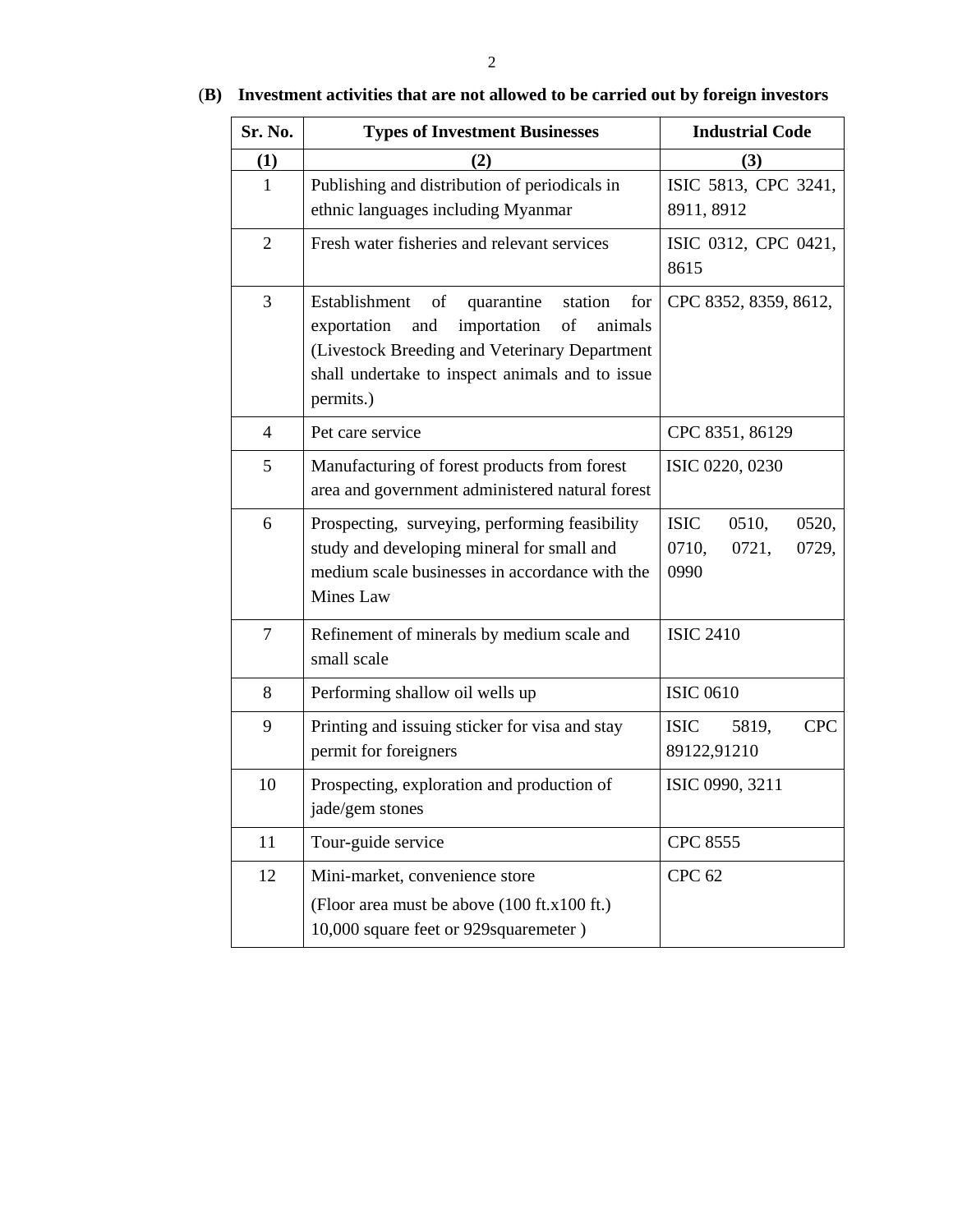| Sr. No.        | owned entity of any biyanmar chizen<br><b>Types of Investment</b><br><b>Businesses</b>                                                                                                          | <b>Remark</b>                                                                                                                                                | <b>Industrial Code</b>                                            |
|----------------|-------------------------------------------------------------------------------------------------------------------------------------------------------------------------------------------------|--------------------------------------------------------------------------------------------------------------------------------------------------------------|-------------------------------------------------------------------|
| (1)            | (2)                                                                                                                                                                                             | (3)                                                                                                                                                          | (4)                                                               |
| 1              | Construction for fish<br>Landing site/Fishing<br>Harbour and Fish Auction<br>Market                                                                                                             | This shall be carried<br>out in accord with the<br>law, procedure,<br>directive and regulation<br>of the Fishery<br>Department.                              | <b>ISIC 5210</b>                                                  |
| 2              | Research activities related<br>with fishery                                                                                                                                                     | This shall be carried<br>out in accord with the<br>law, procedure,<br>directive and regulation<br>of the Fishery<br>Department.                              | <b>CPC 8114</b>                                                   |
| 3              | Veterinary clinic                                                                                                                                                                               | This shall be carried<br>out in accord with the<br>law, procedure,<br>directive and regulation<br>of the Livestock<br>Breeding and<br>Veterinary Department. | <b>CPC</b><br>8351,<br>8352,<br>8559                              |
| $\overline{4}$ | Cultivation of crops in<br>agriculture land,<br>distribution them to the<br>local market and exporting<br>them                                                                                  |                                                                                                                                                              | <b>ISIC</b><br>011/<br>0111,<br>0112, 4631, 46312,<br>4759, 47593 |
| 5              | Manufacturing and<br>domestic distribution of<br>plastic products                                                                                                                               |                                                                                                                                                              | <b>ISIC</b><br>1511,<br>1512,<br>1520, 46312, 4759,<br>47593      |
| 6              | Manufacturing and<br>domestic distribution of<br>chemicals based on<br>available natural resources                                                                                              |                                                                                                                                                              | 2011,<br><b>ISIC</b><br>202,<br>46312, 4759, 47593                |
| 7              | Manufacturing and<br>domestic distribution of<br>flammable solid, liquid,<br>gaseous fuels and<br>aerosol(Acetylene,<br>Gasoline, Propane, Hair<br>Sprays, Perfume,<br>Deodorant, Insect spray) |                                                                                                                                                              | <b>ISIC</b><br>201,<br>202,<br>46312, 4759, 47593                 |

**(C) Investment activities allowed only in the form of a joint venture with any citizen owned entity or any Myanmar citizen**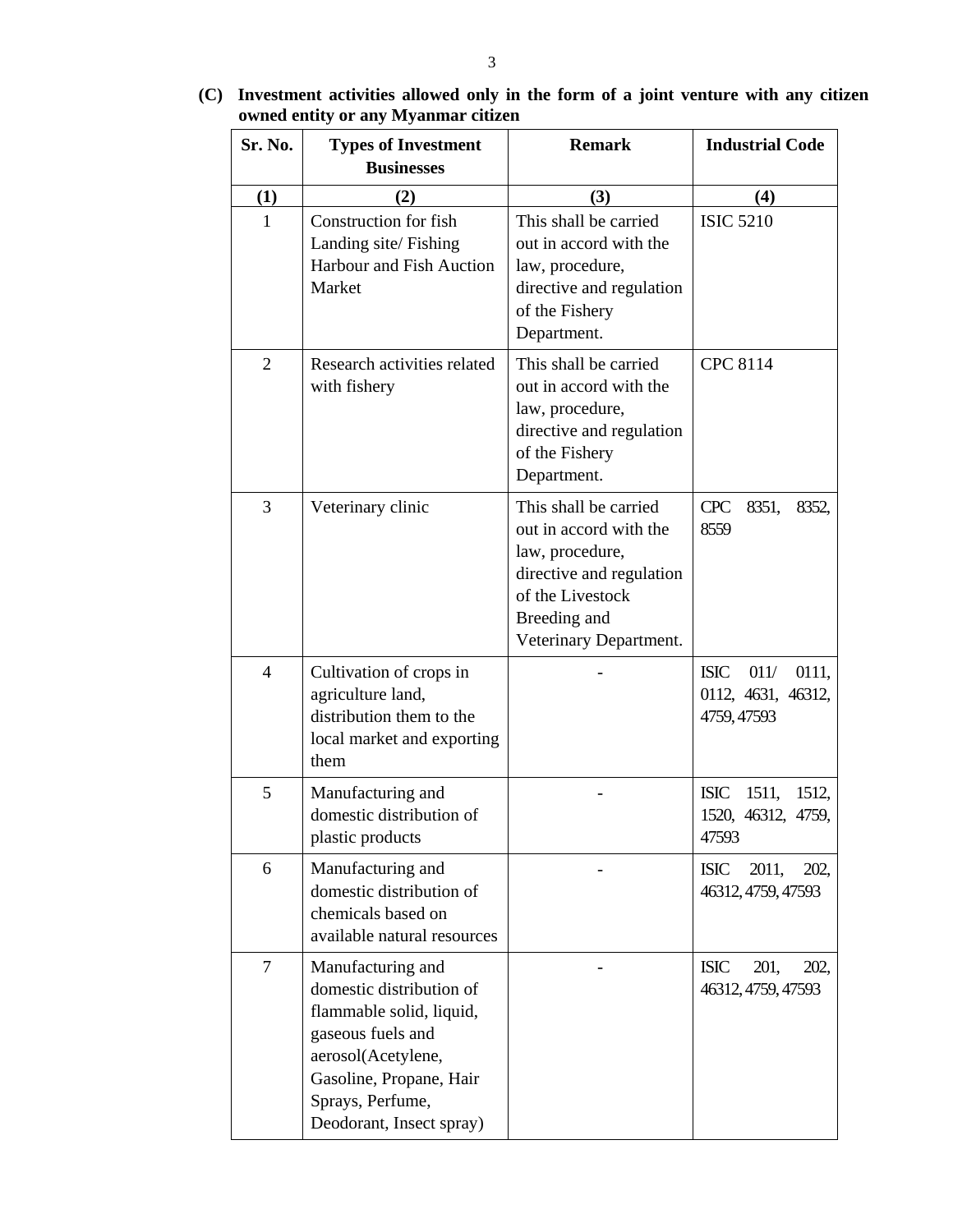| Sr. No. | <b>Types of Investment</b>                                                                                                                                             | <b>Remark</b> | <b>Industrial Code</b>                  |
|---------|------------------------------------------------------------------------------------------------------------------------------------------------------------------------|---------------|-----------------------------------------|
|         | <b>Businesses</b>                                                                                                                                                      |               |                                         |
| (1)     | (2)                                                                                                                                                                    | (3)           | (4)                                     |
| 8       | Manufacturing and<br>domestic distribution of<br>oxidants (Oxygen,<br>Hydrogen Peroxide),<br>compressed Gases<br>(Acetone, Argon,<br>Hydrogen, Nitrogen,<br>Acetylene) |               | ISIC 201, 202, 46312,<br>4759, 47593    |
| 9       | Manufacturing and<br>domestic distribution of<br>corrosive chemicals<br>(Sulphuric Acid, Nitric<br>Acid)                                                               |               | ISIC 201, 2012,<br>46312, 4759, 47593   |
| 10      | Manufacturing and<br>distribution of industrial<br>chemical gases including<br>compressed, liquefied and<br>solid forms                                                |               | ISIC 201, 202,<br>46312, 4759,<br>47593 |
| 11      | Value added<br>manufacturing and<br>domestic distribution of<br>cereal products such as<br>biscuits, wafers, all kinds<br>of noodles and vermicelli                    |               | ISIC 1074m 46312,<br>4759, 47593        |
| 12      | Manufacturing and<br>domestic distribution of<br>all kind of confectionery<br>including those of sweet,<br>cocoa and chocolate                                         |               | ISIC 1073, 46312,<br>4759, 47593        |
| 13      | Processing, canning,<br>manufacturing and<br>marketing of food<br>products except milk and<br>dairy products                                                           |               | ISIC 1075, 46312,<br>4759, 47593        |
| 14      | Manufacturing and<br>domestic distribution of<br>malt and malt liquors and<br>non-aerated products                                                                     |               | ISIC 1103, 46312,<br>4759, 47593        |
| 15      | Manufacturing, distilling,<br>blending, rectifying,                                                                                                                    |               | ISIC 1101, 1102,<br>46312, 4759, 47593  |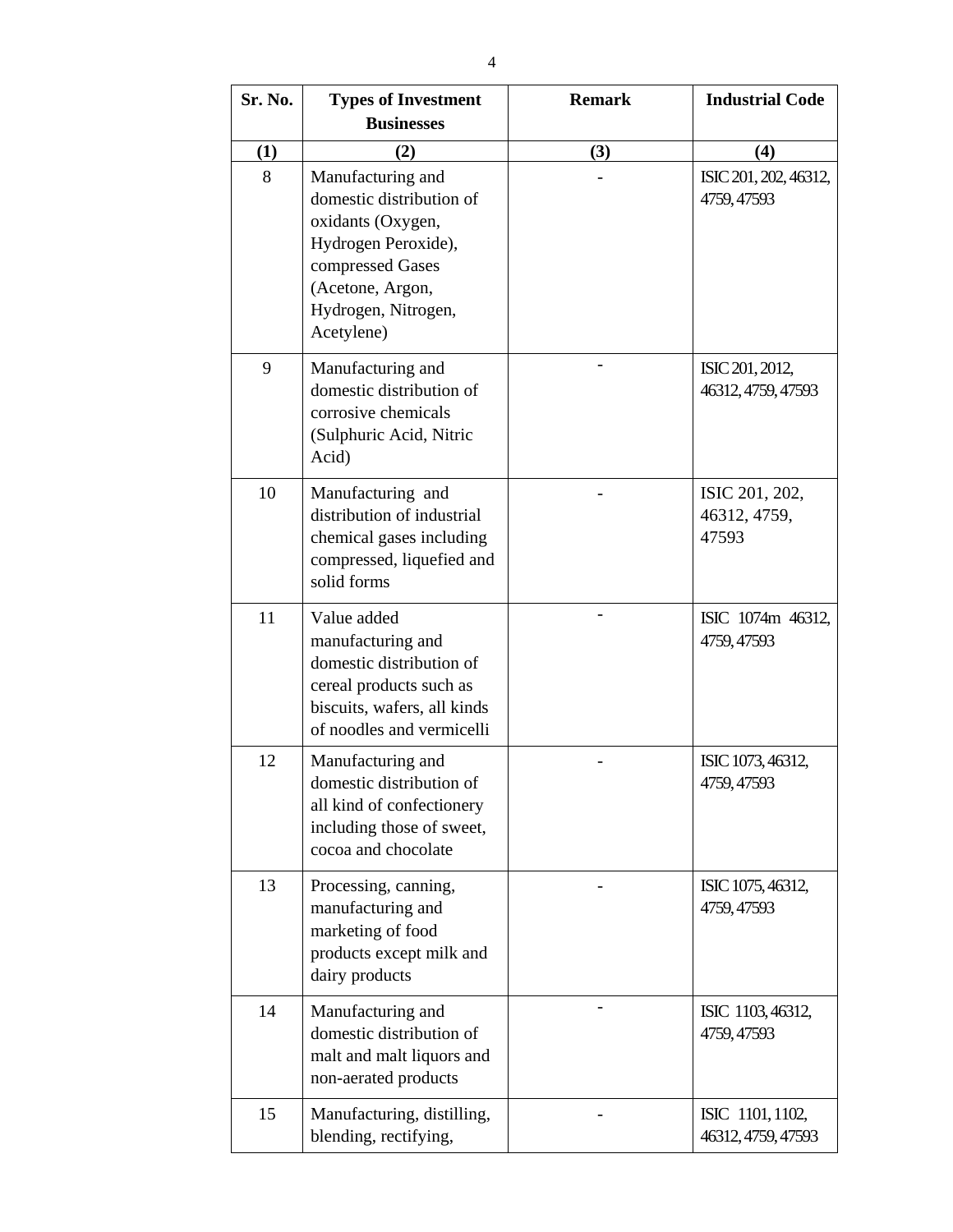| Sr. No. | <b>Types of Investment</b><br><b>Businesses</b>                                                                                   | <b>Remark</b> | <b>Industrial Code</b>                      |
|---------|-----------------------------------------------------------------------------------------------------------------------------------|---------------|---------------------------------------------|
| (1)     | (2)                                                                                                                               | (3)           | (4)                                         |
|         | bottling and domestic<br>distribution of all kinds of<br>spirits, alcohol, alcoholic<br>beverages and non-<br>alcoholic beverages |               |                                             |
| 16      | Manufacturing and<br>domestic distribution of<br>all kinds of purified ice                                                        |               | ISIC 1079, 46312,<br>4759, 47593            |
| 17      | Manufacturing and<br>distribution of purified<br>drinking water                                                                   |               | <b>ISIC 1105</b>                            |
| 18      | Manufacturing and<br>domestic distribution of<br>all kinds of soap                                                                |               | ISIC 2023/ 20231,<br>46312, 4759, 47593     |
| 19      | Manufacturing and<br>domestic wholesale of all<br>kinds of cosmetic products                                                      |               | ISIC 2023/ 20232,<br>46312, 4759, 47593     |
| 20      | Development, sales and<br>lease of residential<br>apartments and<br>condominiums                                                  |               | ISIC 4100/41001,<br>6810, CPC 5411,<br>7211 |

21 Local tour service **CPC 8554** 

- CPC 93121

22 Transportation Agency

hospitals

for patients to overseas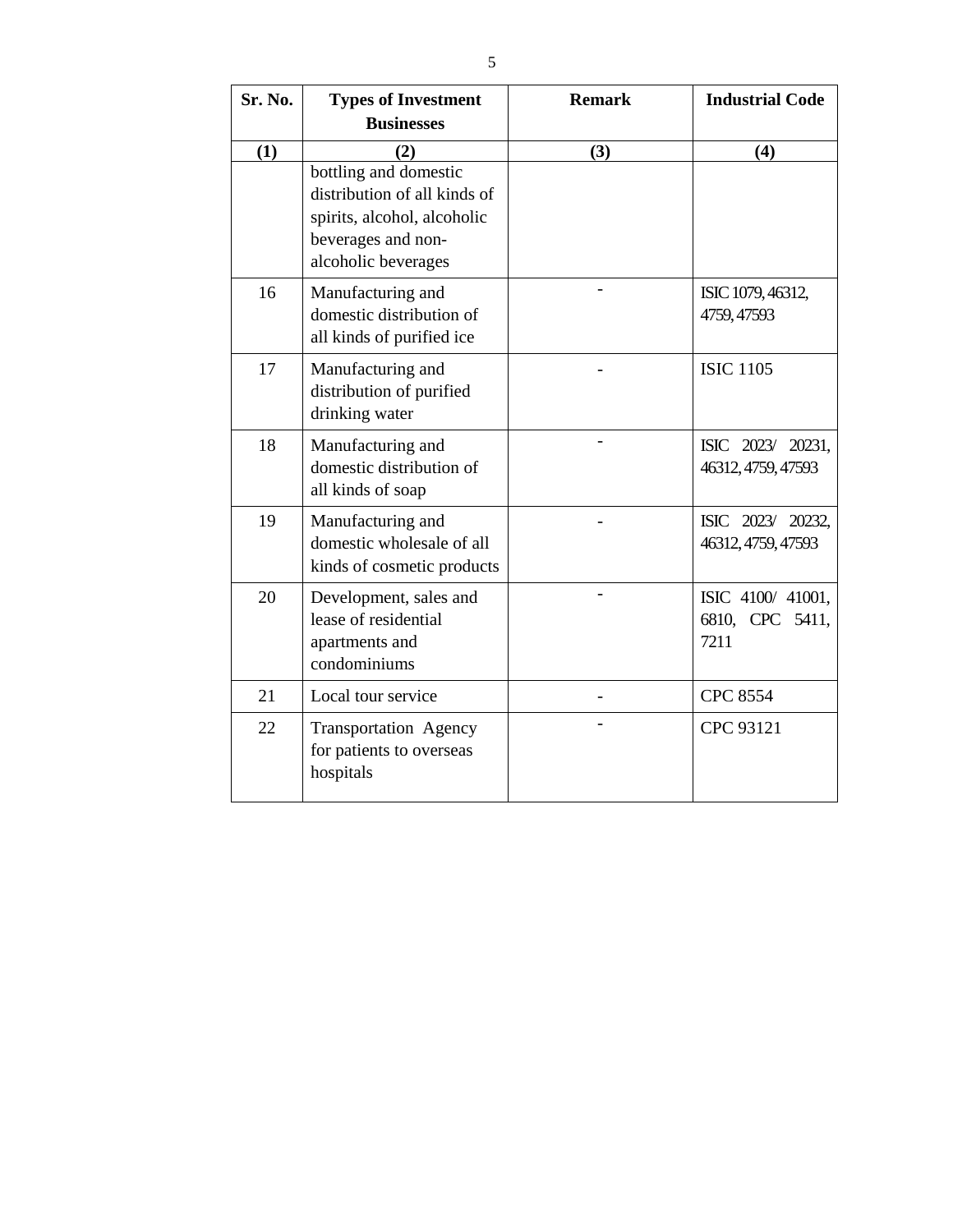| Sr. No.        |                | <b>Types of Investment Businesses</b>                                                                                                | <b>Restriction</b>                                                                                                                                                     | <b>Industrial</b><br>Code                    |
|----------------|----------------|--------------------------------------------------------------------------------------------------------------------------------------|------------------------------------------------------------------------------------------------------------------------------------------------------------------------|----------------------------------------------|
| (1)            |                | (2)                                                                                                                                  | (3)                                                                                                                                                                    | (4)                                          |
| $\mathbf{1}$   |                | Investment activities to obtain the approval of the Ministry of Home<br><b>Affairs</b>                                               |                                                                                                                                                                        |                                              |
|                | $\mathbf{1}$   | Manufacturing and distribution of<br>medicines which are produced by<br>using<br>narcotic<br>drugs<br>and<br>psychotropic substances |                                                                                                                                                                        | <b>ISIC 2100</b>                             |
| $\overline{2}$ |                | Investment activities to obtain the approval of the Ministry of<br><b>Information</b>                                                |                                                                                                                                                                        |                                              |
|                | 1              | Cross ownership between Print<br>Media and Broadcasting Media<br>Service                                                             |                                                                                                                                                                        | ISIC 6010, 6020,<br>CPC 8912, 846,<br>9616   |
|                | $\overline{2}$ | Publishing of periodical<br>newspapers in foreign languages                                                                          |                                                                                                                                                                        | ISIC 1811, 5813,<br>CPC 3241, 8911,<br>8912, |
|                | 3              | Broadcasting FM radio<br>programmes                                                                                                  |                                                                                                                                                                        | ISIC 6010,<br>CPC 8461,<br>8462              |
|                | 4              | Broadcasting Direct to Home<br>(DTH) programmes                                                                                      |                                                                                                                                                                        | ISIC6020,<br><b>CPC 846</b>                  |
|                | 5              | DVB-T2<br><b>Broadcasting</b><br>programmes                                                                                          |                                                                                                                                                                        | ISIC6020,<br><b>CPC 846</b>                  |
|                | 6              | Cable TV                                                                                                                             |                                                                                                                                                                        | ISIC6020,<br><b>CPC 846</b>                  |
| 3              |                | Investment activities to obtain the approval of the Ministry of<br><b>Agriculture, Livestock and Irrigation</b>                      |                                                                                                                                                                        |                                              |
|                | $\mathbf{1}$   | Investment relation to fisheries<br>resources and fish species                                                                       |                                                                                                                                                                        | ISIC <sub>03</sub>                           |
|                | $\overline{2}$ | Marine fishing                                                                                                                       |                                                                                                                                                                        | <b>ISIC 0311</b>                             |
|                | 3              | Manufacturing and distribution of<br>veterinary biological products                                                                  | This shall be carried<br>out in accord with the<br>law, procedure,<br>directive and<br>regulation of the<br><b>Livestock Breeding</b><br>and Veterinary<br>Department. | <b>ISIC 2100</b>                             |
|                | $\overline{4}$ | Manufacturing and distribution of<br>veterinary medicines                                                                            | This shall be carried<br>out in accord with the<br>law, procedure,                                                                                                     | <b>ISIC 2100</b>                             |

# **(D) Investment activities to be carried out with the approval of the relevant ministries**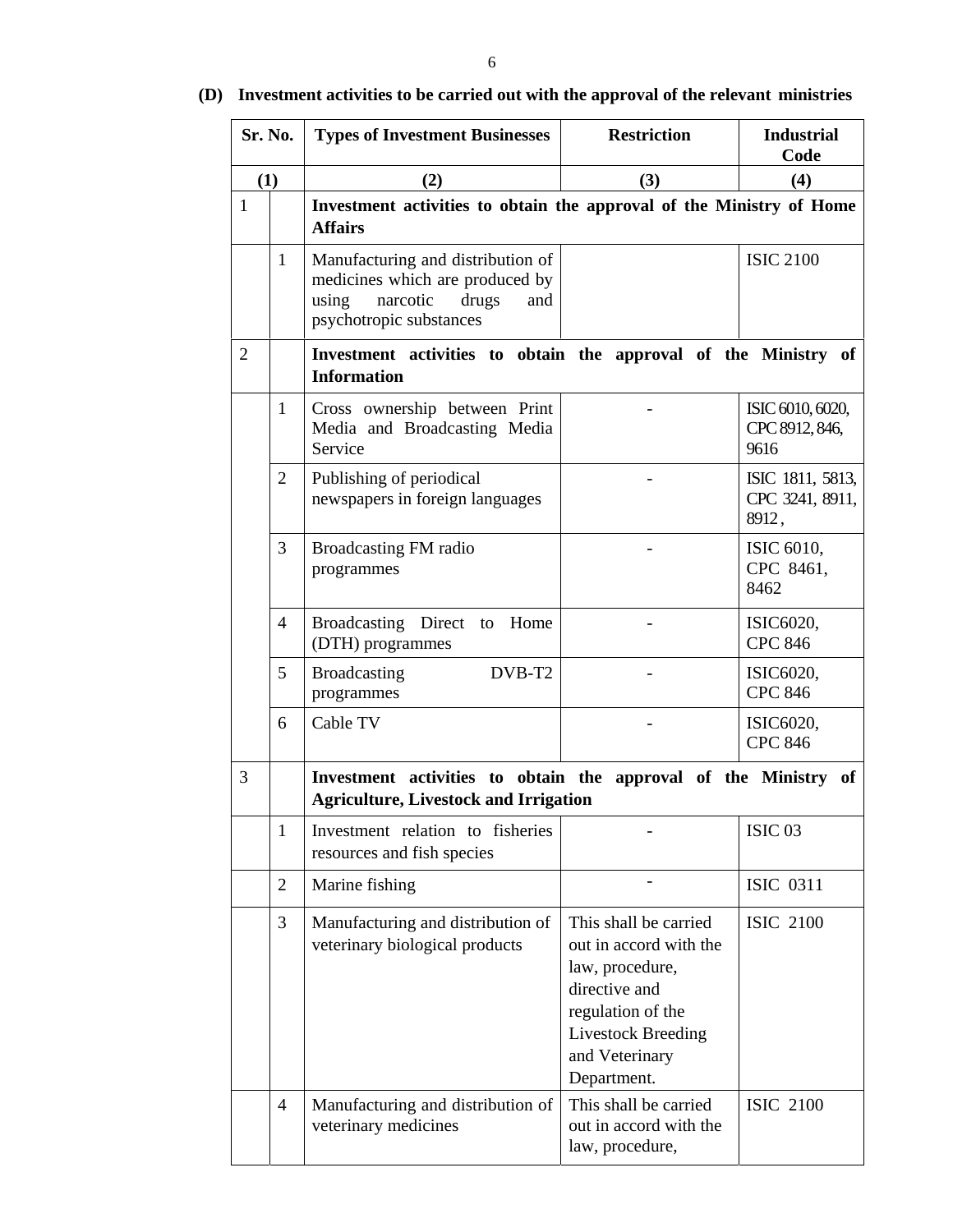| Sr. No. |    | <b>Types of Investment Businesses</b>                                                                                             | <b>Restriction</b>                                                                                                                                                     | <b>Industrial</b><br>Code                                    |
|---------|----|-----------------------------------------------------------------------------------------------------------------------------------|------------------------------------------------------------------------------------------------------------------------------------------------------------------------|--------------------------------------------------------------|
| (1)     |    | (2)                                                                                                                               | (3)                                                                                                                                                                    | (4)                                                          |
|         |    |                                                                                                                                   | directive and<br>regulation of the<br><b>Livestock Breeding</b><br>and Veterinary<br>Department.                                                                       |                                                              |
|         | 5  | <b>Commercial Livestock farming</b>                                                                                               | This shall be carried<br>out in accord with the<br>law, procedure,<br>directive and<br>regulation of the<br><b>Livestock Breeding</b><br>and Veterinary<br>Department. | <b>ISIC 014/</b><br>0141, 0142,<br>0143, 0144,<br>0145, 0146 |
|         | 6  | <b>Breeder</b><br>farm<br>hatchery<br>and<br>(poultry)                                                                            | This shall be carried<br>out in accord with the<br>law, procedure,<br>directive and<br>regulation of the<br><b>Livestock Breeding</b><br>and Veterinary<br>Department. | <b>ISIC 0146</b>                                             |
|         | 7  | Genetical<br>research,<br>genetic<br>conservation and distribution of<br>animal breeds                                            | This shall be carried<br>out in accord with the<br>law, procedure,<br>directive and<br>regulation of the<br><b>Livestock Breeding</b><br>and Veterinary<br>Department. | ISIC 014, 0162<br>(01620), 7500                              |
|         | 8  | Importation,<br>production<br>and<br>marketing<br>of<br>animal<br>breeds<br>(breeding animals, frozen semen<br>straw and embryos) | This shall be carried<br>out in accord with the<br>law, procedure,<br>directive and<br>regulation of the<br><b>Livestock Breeding</b><br>and Veterinary<br>Department. | ISIC 014, 0162                                               |
|         | 9  | Laboratory services for the safety<br>animal<br>of<br>feeds<br>and<br>animal<br>products                                          | This shall be carried<br>out in accord with the<br>law, procedure,<br>directive and<br>regulation of the<br><b>Livestock Breeding</b><br>and Veterinary<br>Department. | <b>CPC 8112</b><br>(81121), 8351,<br>83520                   |
|         | 10 | Laboratory<br>for<br>the<br>services<br>animal diseases diagnosis                                                                 | This shall be carried<br>out in accord with the<br>law, procedure,                                                                                                     | CPC 8351,<br>83520                                           |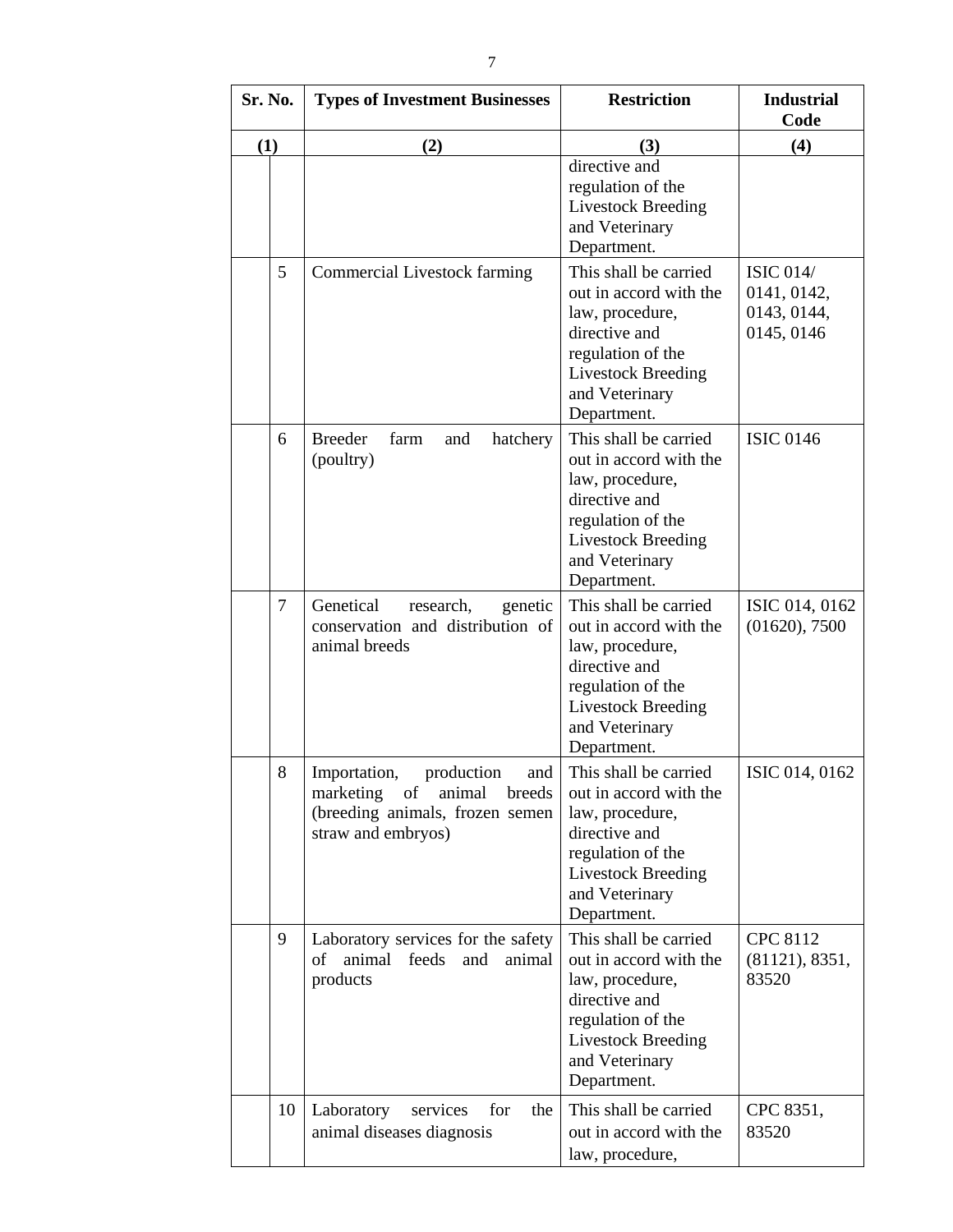| Sr. No.                 |                | <b>Types of Investment Businesses</b>                                                                                        | <b>Restriction</b>                                                                                                                                                     | <b>Industrial</b><br>Code                 |
|-------------------------|----------------|------------------------------------------------------------------------------------------------------------------------------|------------------------------------------------------------------------------------------------------------------------------------------------------------------------|-------------------------------------------|
| (1)                     |                | (2)                                                                                                                          | (3)                                                                                                                                                                    | (4)                                       |
|                         |                |                                                                                                                              | directive and<br>regulation of the<br><b>Livestock Breeding</b><br>and Veterinary<br>Department.                                                                       |                                           |
|                         | 11             | Services<br>research<br>and<br>on<br>surveillance for animal health                                                          | This shall be carried<br>out in accord with the<br>law, procedure,<br>directive and<br>regulation of the<br><b>Livestock Breeding</b><br>and Veterinary<br>Department. | CPC 8351,<br>8352                         |
|                         | 12             | Importing, production, domestic<br>marketing and re-exporting of<br>seed                                                     |                                                                                                                                                                        | ISIC 0164,<br>46312, 4759,<br>47593       |
|                         | 13             | Importing, production<br>and<br>distribution of new species of<br>plant                                                      |                                                                                                                                                                        | ISIC 0130,<br>46312, 4759,<br>47593       |
|                         | 14             | Production, storage, distribution<br>and exporting of agricultural<br>insecticide, fertilizer, hormone,<br>weed killer, etc. |                                                                                                                                                                        | ISIC 2021,<br>2012, 46312,<br>4759, 47593 |
|                         | 15             | Production<br>and<br>exporting<br>of<br>hybrid seeds                                                                         |                                                                                                                                                                        | <b>ISIC 0164</b>                          |
|                         | 16             | for<br>Laboratory<br>services<br>agriculture                                                                                 |                                                                                                                                                                        | CPC 0161                                  |
|                         | 17             | Research<br>agriculture<br>on<br>and<br>agricultural products                                                                |                                                                                                                                                                        | <b>CPC 8114</b>                           |
|                         | 18             | Production of seasonal crops                                                                                                 |                                                                                                                                                                        | <b>ISIC 01/011</b>                        |
| $\overline{\mathbf{4}}$ |                | Investment activities to obtain the approval of the Ministry of Transport<br>and Communication                               |                                                                                                                                                                        |                                           |
|                         | $\mathbf{1}$   | Vehicle<br>Inspection<br>for<br>Registration                                                                                 |                                                                                                                                                                        | CPC 6799                                  |
|                         | $\overline{2}$ | Motor Vehicle Driving Training<br><b>School Business</b>                                                                     |                                                                                                                                                                        | CPC 6799                                  |
|                         | 3              | Construction of<br>new railway<br>stations<br>buildings<br>track,<br>and<br>related to the Train operation                   |                                                                                                                                                                        | <b>ISIC 421/</b><br>4210, 410/<br>4100    |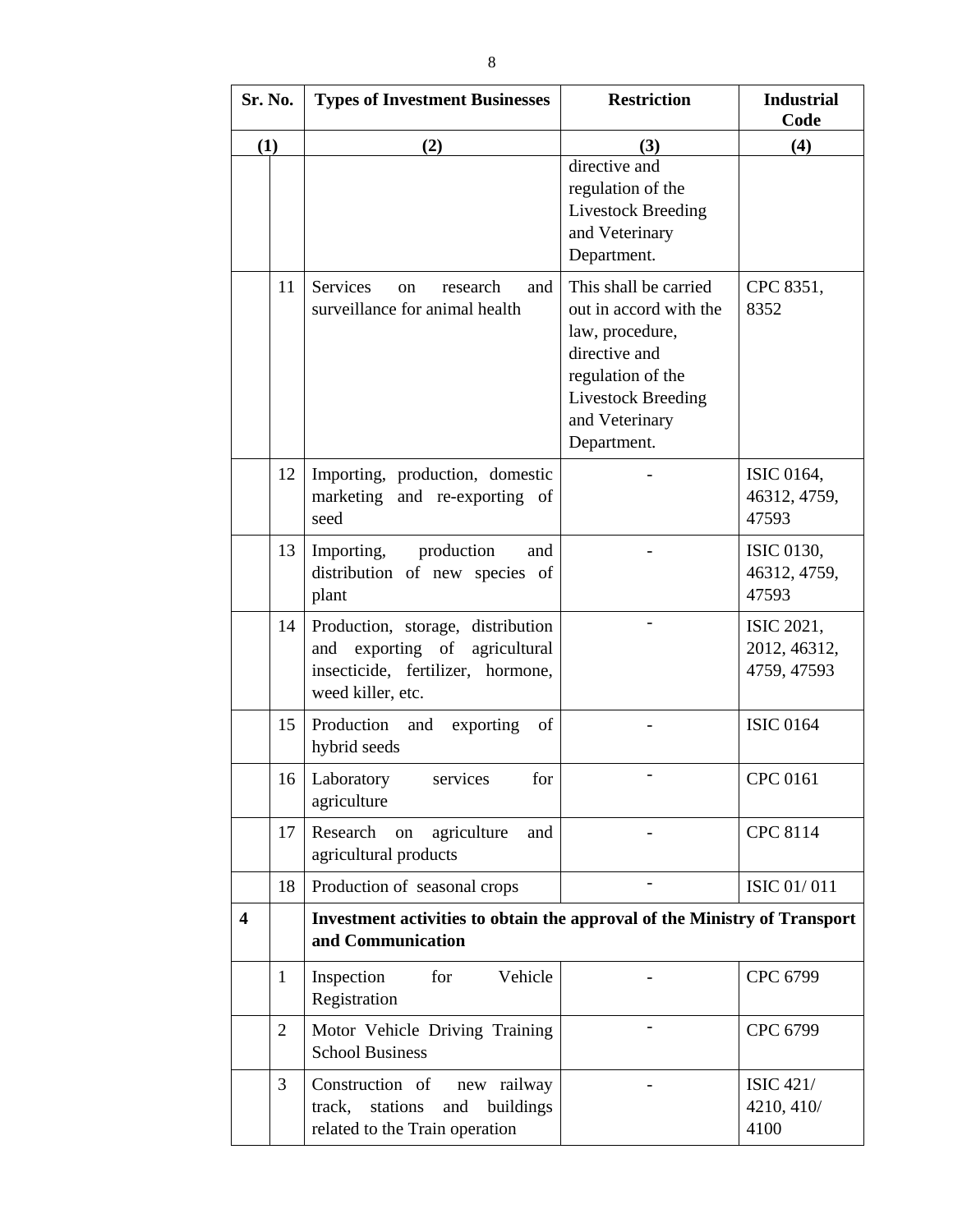| Sr. No. |    | <b>Types of Investment Businesses</b>                                                                               | <b>Restriction</b> | <b>Industrial</b><br>Code                         |
|---------|----|---------------------------------------------------------------------------------------------------------------------|--------------------|---------------------------------------------------|
| (1)     |    | (2)                                                                                                                 | (3)                | (4)                                               |
|         | 4  | Train operation                                                                                                     |                    | CPC 6739                                          |
|         | 5  | Manufacturing and maintenance<br>of locomotives, carriages, wagons<br>and spare parts and maintenance<br>of railway |                    | ISIC 3020,<br>3315                                |
|         | 6  | Generation of electric power to be<br>used for train operation                                                      |                    | <b>ISIC 3510,</b><br>35101                        |
|         | 7  | Dry port services relevant with<br><b>Rail Transport</b>                                                            |                    | <b>ISIC4220/</b><br>42909,<br><b>CPC</b><br>53112 |
|         | 8  | Postal services                                                                                                     |                    | <b>CPC 681</b>                                    |
|         | 9  | Telecommunication services                                                                                          |                    | ISIC612, 613,<br>619                              |
|         | 10 | Production and distribution of<br>satellite communication items                                                     |                    | ISIC2639,4631<br>2,4759<br>(47593)                |
|         | 11 | Production and distribution of<br>radar communication items and<br>related equipment                                |                    | ISIC2639,4631<br>2,4759<br>(47593)                |
|         | 12 | Production and distribution of<br>radio communication items                                                         |                    | ISIC 2639,<br>46312, 4759,<br>47593               |
|         | 13 | Production<br>and<br>domestic<br>marketing of mobile handset and<br>telephone                                       |                    | ISIC 2632,<br>46312, 4759,<br>47593               |
|         | 14 | <b>Civil Aviation Training Services</b>                                                                             |                    | See Definition/<br>Scope                          |
|         | 15 | Aircraft Repair and Maintenance<br>Services                                                                         |                    | See Definition/<br>Scope                          |
|         | 16 | <b>Airport Hotel Services</b>                                                                                       |                    | See Definition/<br>Scope                          |
|         | 17 | <b>Ground Handling Services</b>                                                                                     |                    | See Definition/<br>Scope                          |
|         | 18 | Selling and Marketing of Air<br><b>Transport Services</b>                                                           |                    | See Definition/<br>Scope                          |
|         | 19 | Computer Reservation<br>System<br>(CRS) Services                                                                    |                    | See Definition/<br>Scope                          |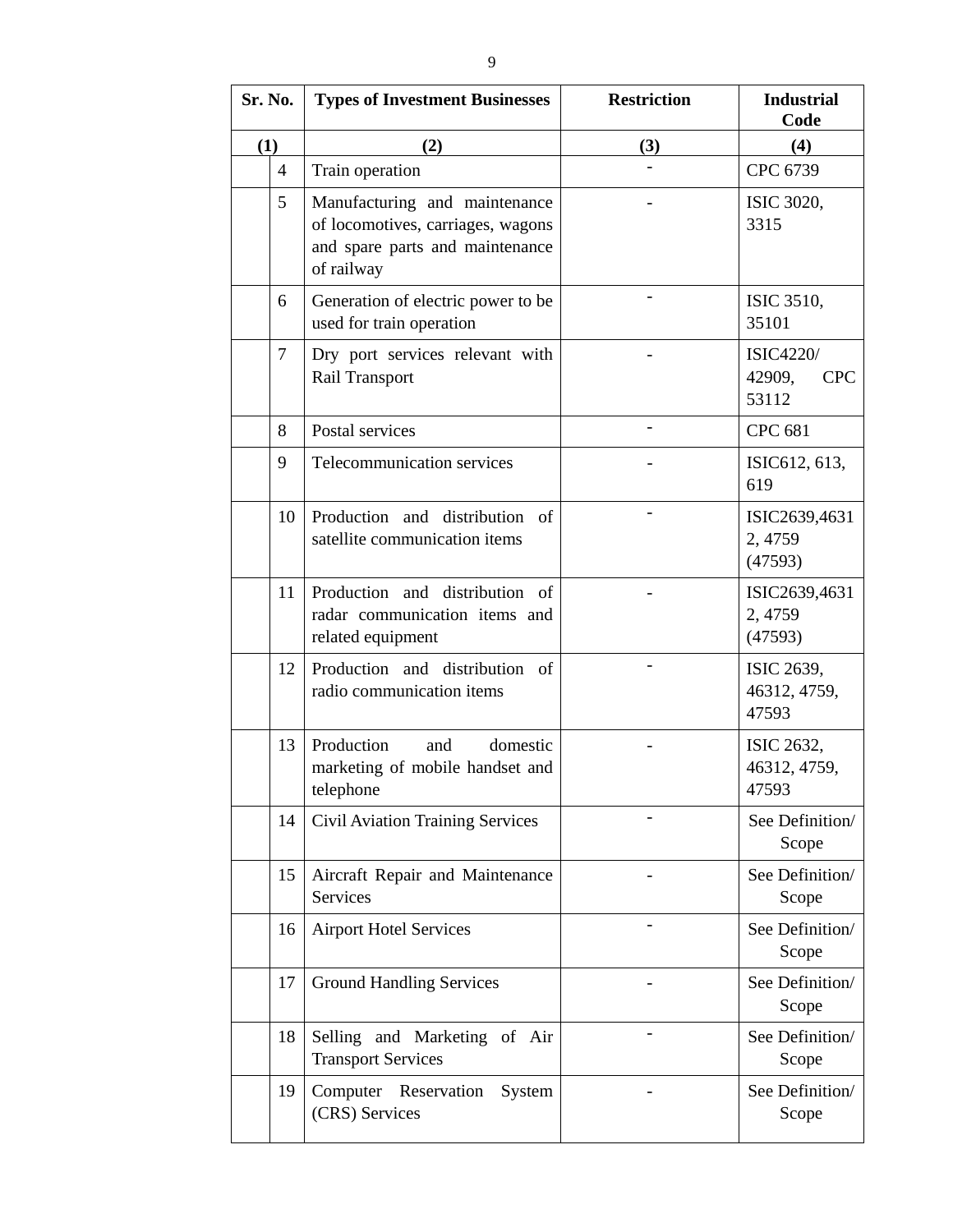| Sr. No. | <b>Types of Investment Businesses</b>                                                          | <b>Restriction</b> | <b>Industrial</b><br>Code            |
|---------|------------------------------------------------------------------------------------------------|--------------------|--------------------------------------|
| (1)     | (2)                                                                                            | (3)                | (4)                                  |
| 20      | Aircraft Leasing without Crew<br><b>Services</b>                                               |                    | CPC 73116                            |
| 21      | Aircraft<br>Leasing with<br>Crew<br><b>Services</b>                                            |                    | CPC 66031                            |
| 22      | Air Freight Forwarding Services                                                                |                    | See Definition/<br>Scope             |
| 23      | Aircraft<br>Line<br>Maintenance<br><b>Services</b>                                             |                    | See Definition/<br>Scope             |
| 24      | <b>Ramp Handling Services</b>                                                                  |                    | See Definition/<br>Scope             |
| 25      | <b>Passenger Handling Services</b>                                                             |                    | See Definition/<br>Scope             |
| 26      | <b>Baggage Handling Services</b>                                                               |                    | See Definition/<br>Scope             |
| 27      | <b>Cargo Handling Services</b>                                                                 |                    | See Definition/<br>Scope             |
| 28      | <b>Refueling Services</b>                                                                      |                    | See Definition/<br>Scope             |
| 29      | <b>Airport Security Services</b>                                                               |                    | See Definition/<br>Scope             |
| 30      | Airport Constructions,<br>Maintenances, Managements and<br>Operations                          |                    | CPC 53122,<br>53213, 54122,<br>54619 |
| 31      | Domestic Air Transport Services                                                                |                    | See Definition/<br>Scope             |
| 32      | <b>International Air Transport</b><br>Services                                                 |                    | See Definition/<br>Scope             |
| 33      | Leasing aircraft related items                                                                 |                    | ISIC 7730,<br><b>CPC 7312</b>        |
| 34      | Maritime Education and Training<br>Centre                                                      |                    | CPC 92919                            |
| 35      | Shipyards capable of operating<br>for building and repairing of ships<br>and afloat structures |                    | ISIC 3011,<br>CPC 6751               |
| 36      | Coastal and inland water transport<br>service for passenger                                    |                    | <b>CPC</b><br>6423,<br>6412          |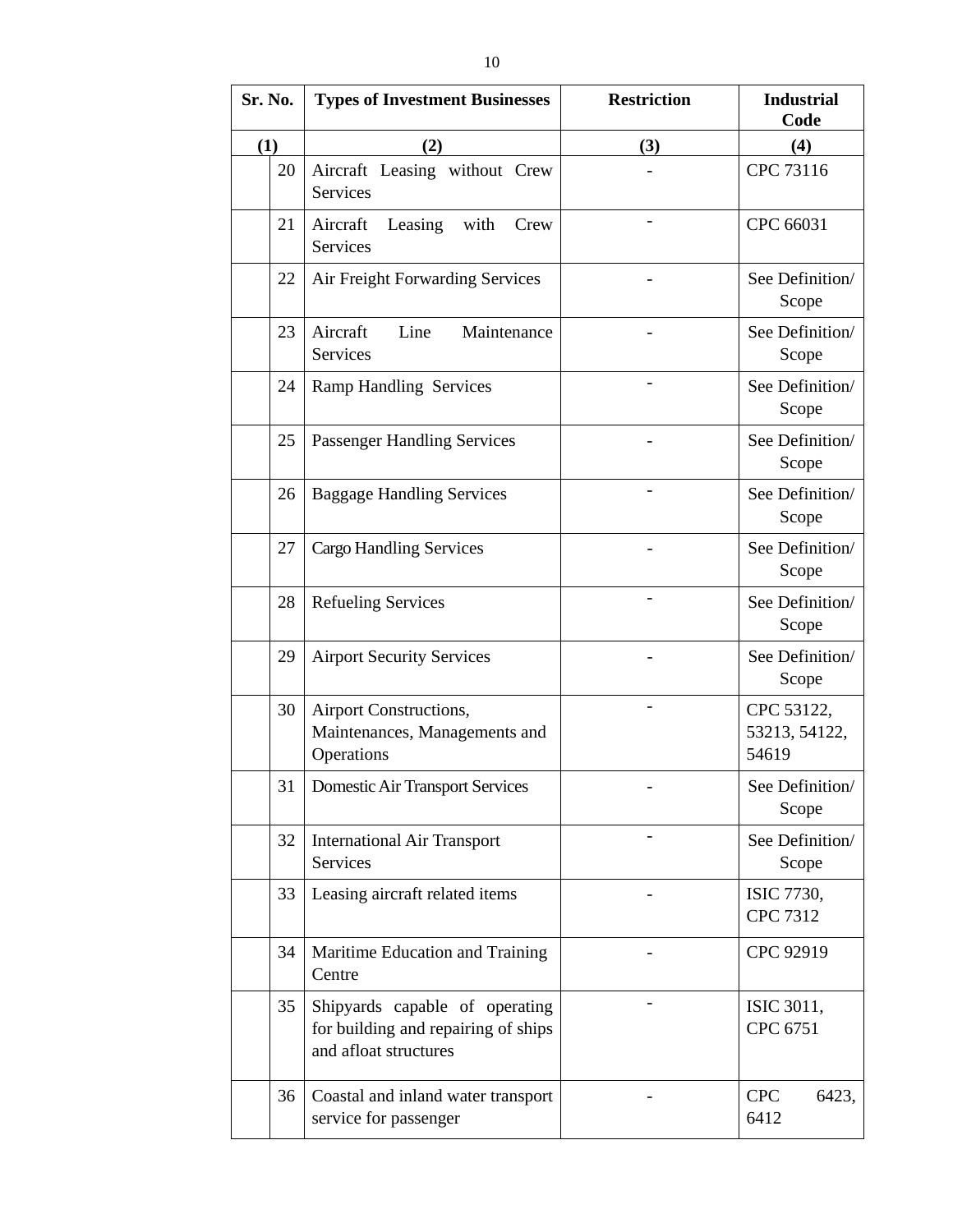| Sr. No. |    | <b>Types of Investment Businesses</b>                                                                                                                                                                                                                                                                         | <b>Restriction</b> | <b>Industrial</b><br>Code      |
|---------|----|---------------------------------------------------------------------------------------------------------------------------------------------------------------------------------------------------------------------------------------------------------------------------------------------------------------|--------------------|--------------------------------|
| (1)     |    | (2)                                                                                                                                                                                                                                                                                                           | (3)                | (4)                            |
|         | 37 | Coastal and inland water transport<br>service for cargo                                                                                                                                                                                                                                                       |                    | <b>CPC</b><br>6521,<br>6522    |
|         | 38 | Supporting service for<br>water<br>transport                                                                                                                                                                                                                                                                  |                    | <b>CPC 652</b>                 |
|         | 39 | International transport service for<br>passenger (not including coastal)                                                                                                                                                                                                                                      |                    | CPC 6423                       |
|         | 40 | International transport service for<br>cargo (not including coastal)                                                                                                                                                                                                                                          |                    | CPC 6521                       |
|         | 41 | Vessel leasing Without crew                                                                                                                                                                                                                                                                                   |                    | CPC 73115                      |
|         | 42 | Vessel leasing With crew                                                                                                                                                                                                                                                                                      |                    | CPC 6602                       |
|         | 43 | Tow boat & Tug boat Service                                                                                                                                                                                                                                                                                   |                    | CPC 65219,<br>65229            |
|         | 44 | Ship demolition service                                                                                                                                                                                                                                                                                       |                    | CPC 94312                      |
|         | 45 | Brokerage service for ship                                                                                                                                                                                                                                                                                    |                    | CPC 67910/<br><b>ISIC 5229</b> |
|         | 46 | Survey and Inspection service for<br>ship's standard                                                                                                                                                                                                                                                          |                    | CPC 67990                      |
|         | 47 | the construction of switchback/<br>dockyard,<br>slipway,<br>wet/dry<br>dockyard, landing and mud dock<br>(a narrow basin at foreshore area<br>for docking), building of jetty and<br>landing stage and vessel landing<br>by drainage in the river-creek<br>boundary, bank boundary and<br>waterfront boundary |                    | <b>ISIC 4290</b>               |
|         | 48 | the construction of warehouse,<br>soils, tanks, container yard & port<br>related infrastructure in the bank<br>boundary<br>and<br>waterfront<br>boundary                                                                                                                                                      |                    | <b>ISIC 4100</b>               |
|         | 49 | Construction of inland river-port                                                                                                                                                                                                                                                                             |                    | <b>ISIC 4290</b>               |
|         | 50 | Conservation<br>works<br>and<br>improvement works of waterways                                                                                                                                                                                                                                                |                    | CPC 54232                      |
|         | 51 | Expansion of port area and port<br>limit area                                                                                                                                                                                                                                                                 |                    | <b>ISIC 4290</b>               |
|         | 52 | Service for port and waterway                                                                                                                                                                                                                                                                                 |                    | <b>CPC 5222</b>                |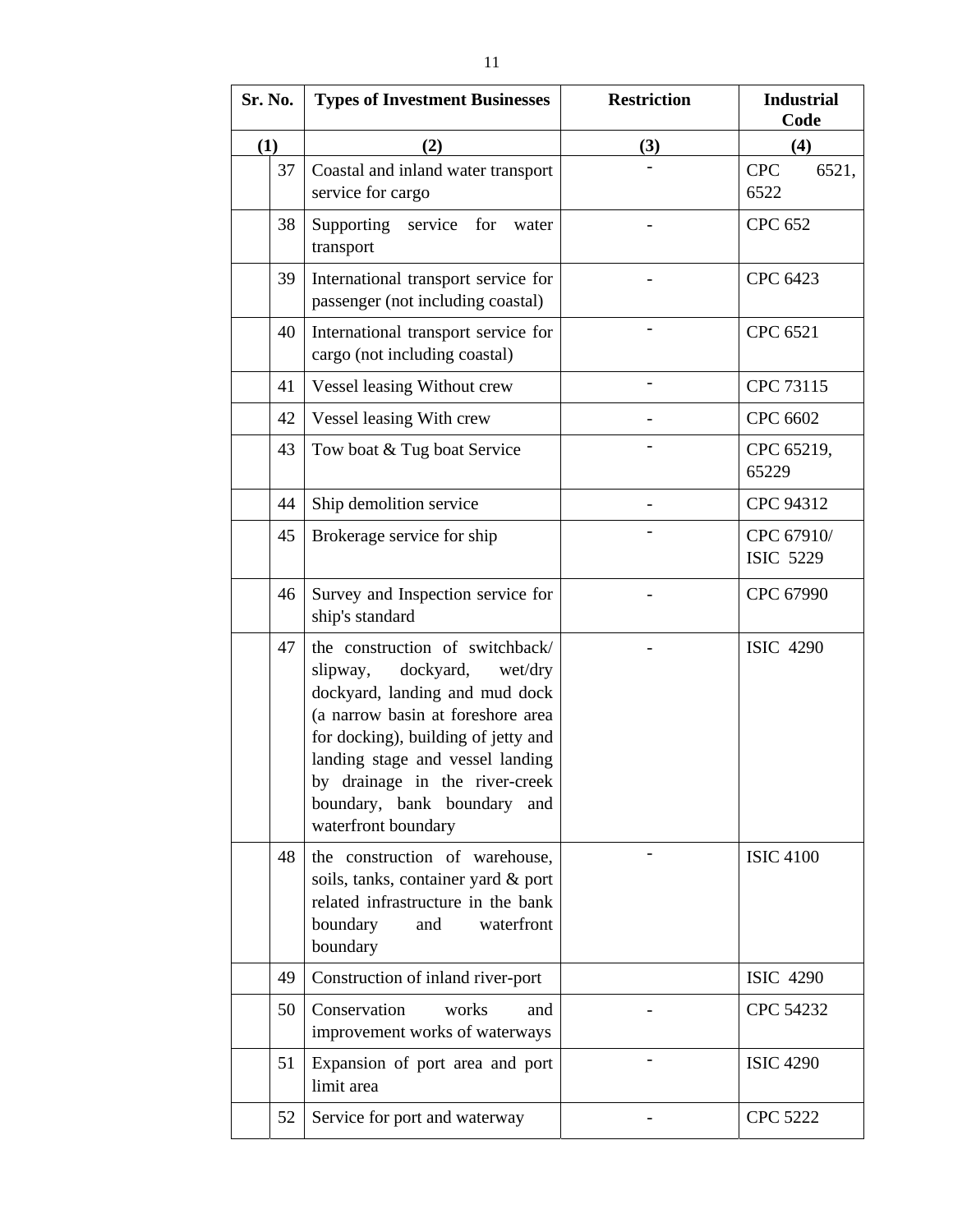| Sr. No. |                | <b>Types of Investment Businesses</b>                                                                                                                                                             | <b>Restriction</b> | <b>Industrial</b><br>Code                          |
|---------|----------------|---------------------------------------------------------------------------------------------------------------------------------------------------------------------------------------------------|--------------------|----------------------------------------------------|
| (1)     |                | (2)                                                                                                                                                                                               | (3)                | (4)                                                |
|         | 53             | Service for salvage the sunken<br>ship                                                                                                                                                            |                    | CPC 6753                                           |
|         | 54             | Shipping agency service                                                                                                                                                                           |                    | <b>CPC 5229</b>                                    |
|         | 55             | Deep sea port and international<br>multi-purpose port                                                                                                                                             |                    | <b>ISIC 4290</b>                                   |
| 5       |                | Investment activities to obtain the approval of Ministry of Natural<br><b>Resources and Environmental Conservation</b>                                                                            |                    |                                                    |
|         | 1              | Logging in forest land and land<br>administered by the government                                                                                                                                 |                    | <b>ISIC 0220</b>                                   |
|         | $\overline{2}$ | Establishment of forest plantation<br>(teak, hardwood, rubber, bamboo,<br>cane etc)                                                                                                               |                    | <b>ISIC</b><br>02101,<br>02102                     |
|         | 3              | Wood-based industry and related<br>businesses with implementation<br>of forest plantation                                                                                                         |                    | <b>ISIC</b><br>02101,<br>02102, 16                 |
|         | $\overline{4}$ | Eco-tourism based on forest area<br>and natural land                                                                                                                                              |                    | ISIC 791, CPC<br>855                               |
|         | 5              | Reproduction and distribution of<br>importing genetically modified<br>organism and living modified<br>organism<br>for<br>commercial<br>purposes                                                   |                    | <b>ISIC 0164</b>                                   |
|         | 6              | Advanced technical research and<br>commercial activities<br>in<br>production of improved valuable<br>and<br>tree<br>species,<br>rare<br>conservation and tissue culture<br>production             |                    | <b>ISIC 7210</b>                                   |
|         | $\overline{7}$ | Development<br>of<br>advanced<br>technology, research and human<br>resource in forest sector                                                                                                      |                    | <b>ISIC</b><br>024,<br>7210,<br><b>CPC</b><br>8140 |
|         | 8              | Importing of wildlife animals and<br>for<br>breeding<br>plants<br>and<br>production, distribution at local or<br>overseas through importation and<br>exportation<br>for<br>commercial<br>purposes |                    | ISIC 01, 01499                                     |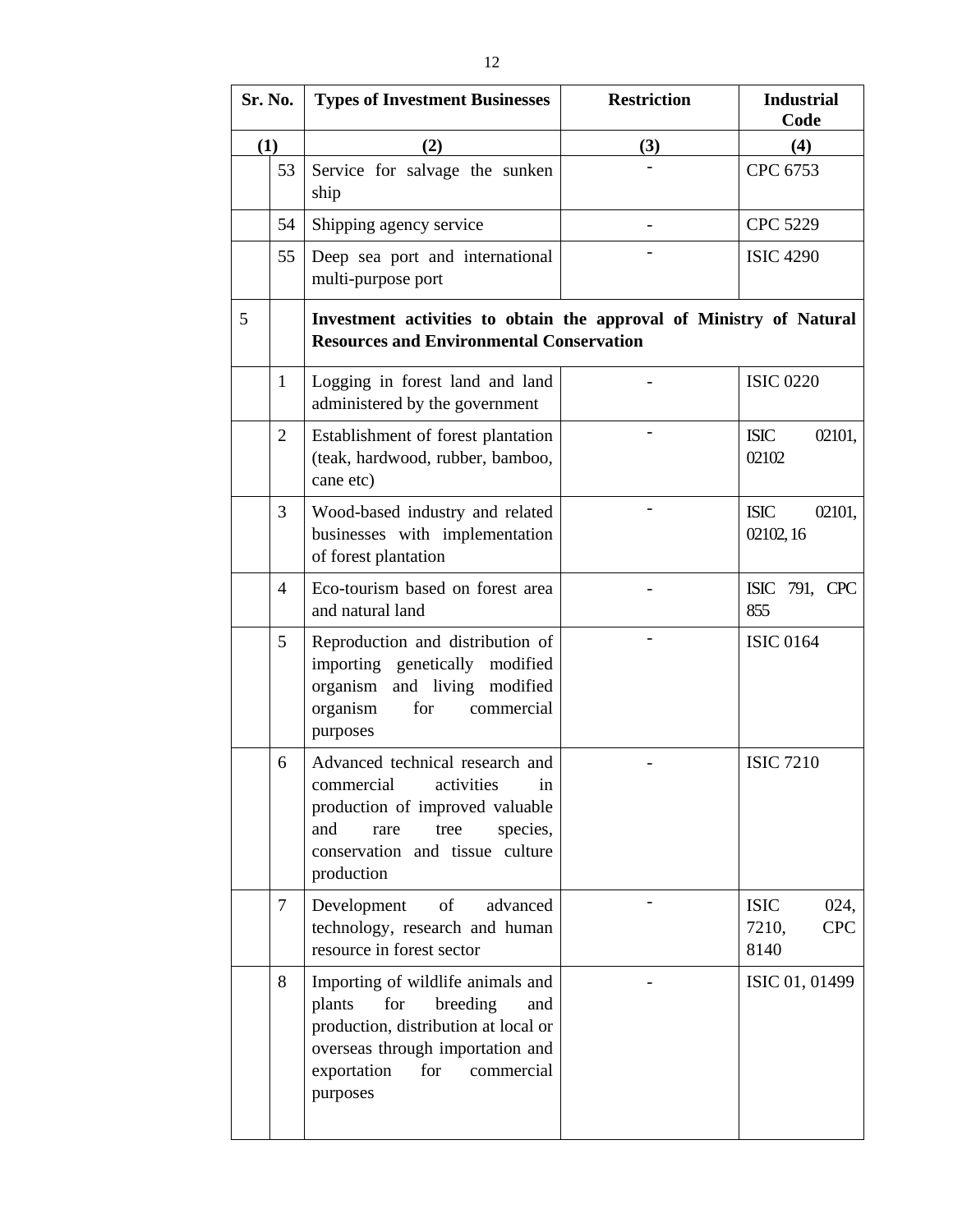| Sr. No. |                | <b>Types of Investment Businesses</b>                                                                                                                                                                                                                                       | <b>Restriction</b> | <b>Industrial</b><br>Code                |
|---------|----------------|-----------------------------------------------------------------------------------------------------------------------------------------------------------------------------------------------------------------------------------------------------------------------------|--------------------|------------------------------------------|
| (1)     |                | (2)                                                                                                                                                                                                                                                                         | (3)                | (4)                                      |
|         | 9              | survey, feasibility<br>Prospecting,<br>and exploration<br>study<br>with<br>foreign investment for large scale<br>production of mineral                                                                                                                                      |                    | ISIC 0710,<br>0729, 0899,<br>0990        |
|         | 10             | Prospecting, survey, feasibility<br>study and exploration with citizen<br>for small, medium<br>investment<br>large scale production of<br>and<br>mineral                                                                                                                    |                    | <b>ISIC 0710,</b><br>0729, 0899,<br>0990 |
|         | 11             | Manufacturing and marketing of<br>gems, jewellery and finished<br>products with foreign investment                                                                                                                                                                          |                    | <b>ISIC 3211</b>                         |
|         | 12             | finishing<br>Exploration,<br>and<br>marketing of gems, jewellery and<br>products<br>with<br>citizen<br>its<br>investment                                                                                                                                                    |                    | ISIC 0899,<br>3211, 3212                 |
|         | 13             | Pearl culturing and production                                                                                                                                                                                                                                              |                    | ISIC 03118,<br>3211                      |
|         | 14             | Business which produce elements<br>impact to Ozone                                                                                                                                                                                                                          |                    | <b>ISIC 25</b>                           |
|         | 15             | Large scale manufacturing of<br>pulp for paper                                                                                                                                                                                                                              |                    | <b>ISIC 1701</b>                         |
| 6       |                | Investment activities to obtain the approval of Ministry of Electricity<br>and Energy                                                                                                                                                                                       |                    |                                          |
|         | 1              | Large scale power project (power<br>project for more than 30 MW<br>according to the Electricity Law)                                                                                                                                                                        |                    | ISIC 3510,<br>35101                      |
|         | $\overline{2}$ | All works of electricity to be<br>connected with power system                                                                                                                                                                                                               |                    | <b>ISIC 35102</b>                        |
|         | 3              | Importing, producing, constructing and<br>installing of equipment, accessories and<br>installations<br>of<br>for<br>part<br>as<br>construction of the various kind<br>of offshore drilling                                                                                  |                    | <b>ISIC 2511</b>                         |
|         | 4              | Construction and implementation<br>of storage tank, loading port, pipe<br>line, related machineries<br>and<br>equipment and construction of<br>building<br>for<br>importing,<br>transporting, storage, distribution<br>and selling of oil, gas<br>and<br>petroleum products |                    | ISIC 2512,                               |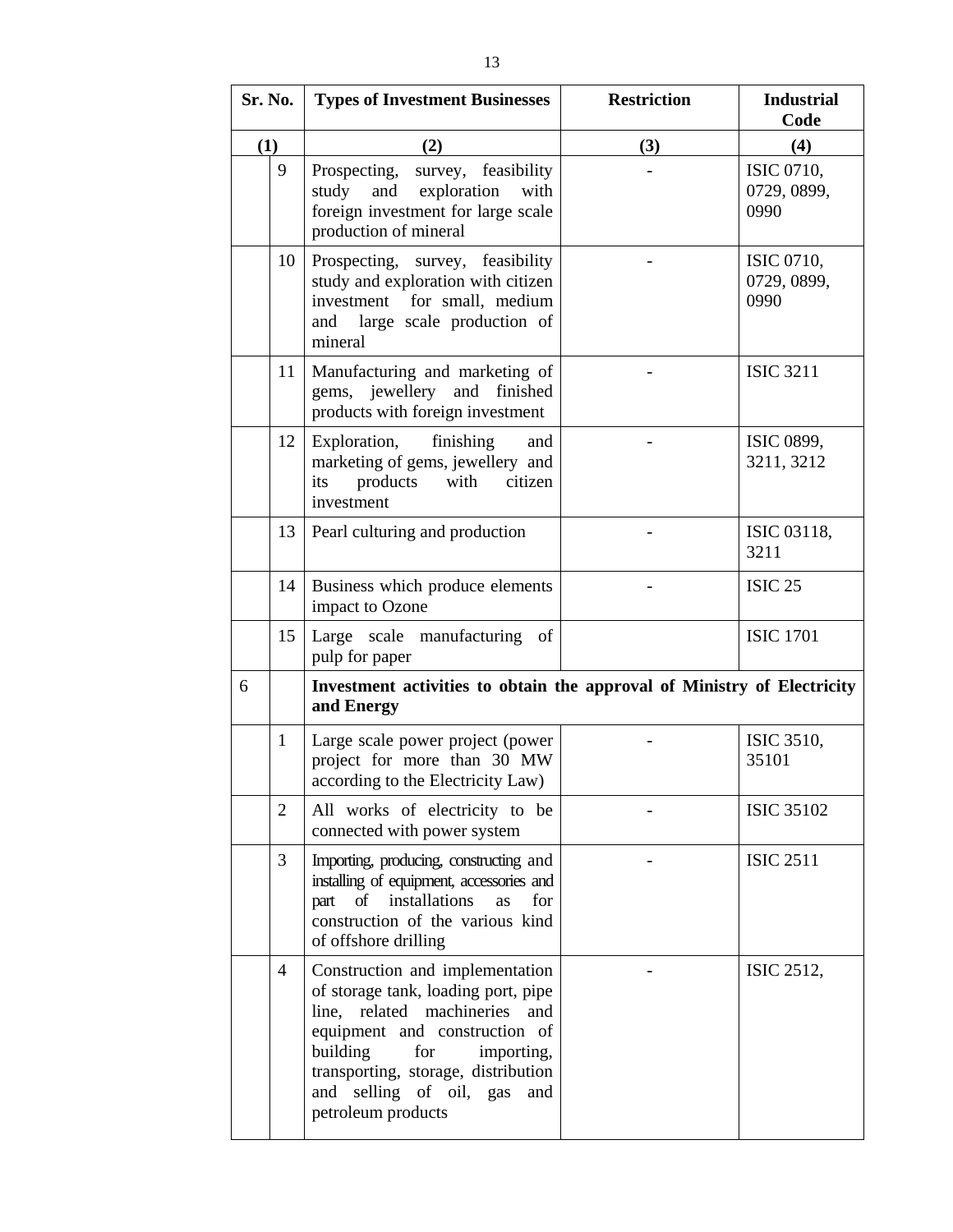| Sr. No.        |                | <b>Types of Investment Businesses</b>                                                                                                                                                                                    | <b>Restriction</b> | <b>Industrial</b><br>Code                           |
|----------------|----------------|--------------------------------------------------------------------------------------------------------------------------------------------------------------------------------------------------------------------------|--------------------|-----------------------------------------------------|
| (1)            |                | (2)                                                                                                                                                                                                                      | (3)                | (4)                                                 |
|                | 5              | Construction of the various type<br>refinery, maintaining<br>of<br>and<br>upgrading of old refinery<br>and<br>implementation of work                                                                                     |                    | <b>ISIC 41002</b>                                   |
|                | 6              | Importing, producing, constructing and<br>installing of equipment, accessories<br>and part of installations as for<br>exploring and interpreting of oil<br>and gas by geological, geophysical and<br>geochemical methods |                    | <b>ISIC</b><br>0910,<br>0991, 7120                  |
|                | 7              | Importing, producing, constructing and<br>installing of equipment, accessories<br>and part of installations as for<br>exploiting,<br>producing<br>and<br>researching of oil and gas                                      |                    | <b>ISIC 0910</b>                                    |
|                | 8              | Importing, producing, constructing and<br>installing of equipment, accessories and<br>part of installations<br>for<br>as<br>transporting and constructing pipe<br>line network for oil and gas                           |                    | <b>ISIC 0910</b>                                    |
| $\overline{7}$ |                | Investment activities to obtain the approval of Ministry of Industry                                                                                                                                                     |                    |                                                     |
|                | 1              | Manufacturing of vaccine                                                                                                                                                                                                 |                    | <b>ISIC 2100</b>                                    |
| 8              |                | Investment activities to obtain the approval of Ministry of Commerce                                                                                                                                                     |                    |                                                     |
|                | $\mathbf{1}$   | <b>Retailing Services</b>                                                                                                                                                                                                |                    | <b>CPC 62</b>                                       |
|                | $\overline{2}$ | <b>Wholesale Services</b>                                                                                                                                                                                                |                    | <b>CPC 61</b>                                       |
| 9              |                | Investment activities to obtain the approval of Ministry of Health and<br><b>Sports</b>                                                                                                                                  |                    |                                                     |
|                | $\mathbf{1}$   | Private hospital services                                                                                                                                                                                                |                    | <b>ISIC 8620</b>                                    |
|                | $\overline{2}$ | Private general health services                                                                                                                                                                                          |                    | <b>ISIC 8620, CPC</b><br>93121                      |
|                | 3              | Private mobile health services                                                                                                                                                                                           |                    | CPC 93121                                           |
|                | $\overline{4}$ | Private care shelter services                                                                                                                                                                                            |                    | <b>ISIC 8710</b><br>$(87102)$ , CPC<br>93210, 93221 |
|                | 5              | Private traditional hospital                                                                                                                                                                                             |                    | <b>ISIC 8620</b><br>(86201)                         |
|                | 6              | Private traditional clinic                                                                                                                                                                                               |                    | <b>ISIC 8620</b><br>(86201)                         |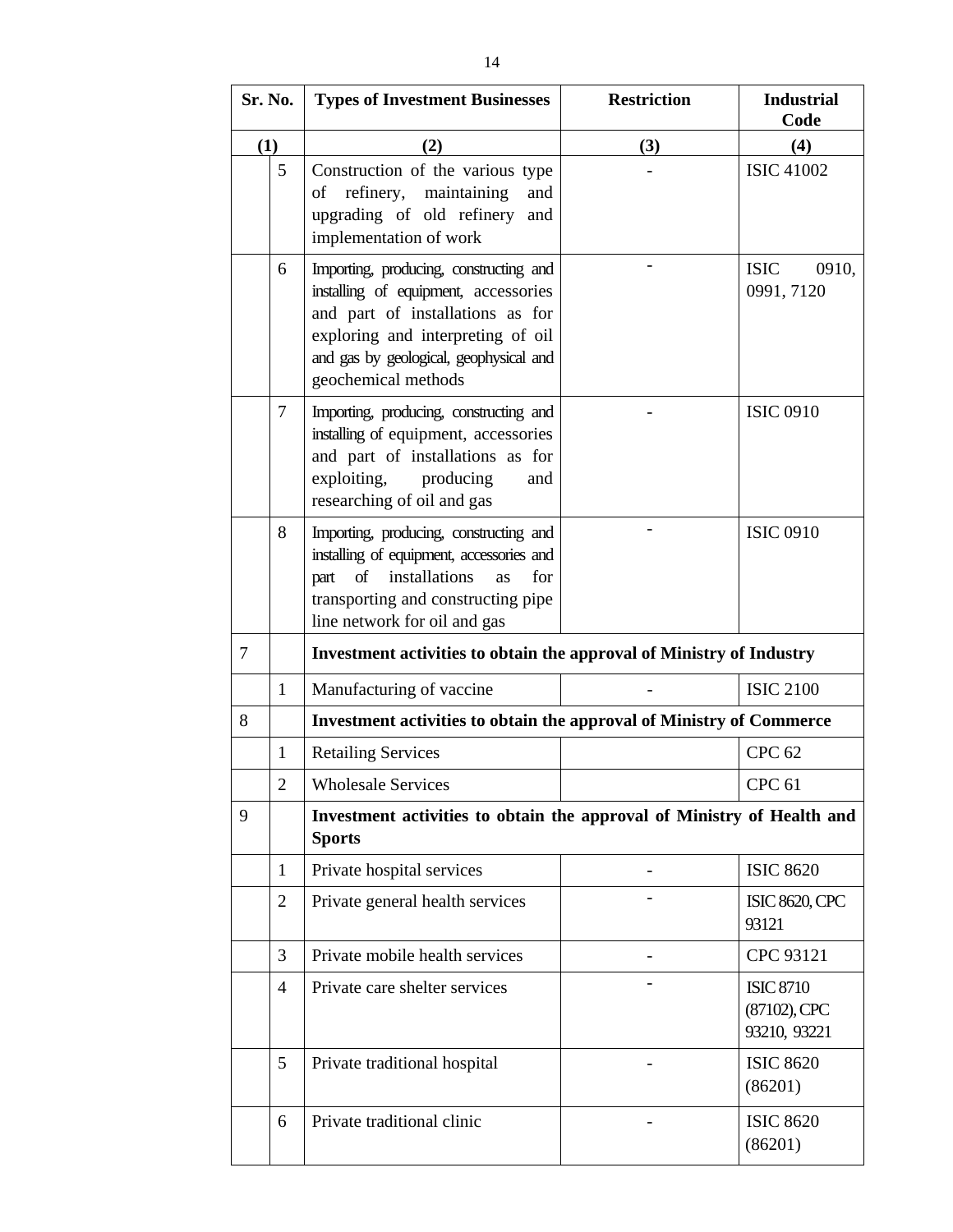| Sr. No. |                | <b>Types of Investment Businesses</b>                                                                                                                                                                                                                          | <b>Restriction</b>                                                                                                                                                                                                 | <b>Industrial</b><br>Code                               |
|---------|----------------|----------------------------------------------------------------------------------------------------------------------------------------------------------------------------------------------------------------------------------------------------------------|--------------------------------------------------------------------------------------------------------------------------------------------------------------------------------------------------------------------|---------------------------------------------------------|
| (1)     |                | (2)                                                                                                                                                                                                                                                            | (3)                                                                                                                                                                                                                | (4)                                                     |
|         | 7              | Manufacturing private traditional<br>medicine and medical product                                                                                                                                                                                              |                                                                                                                                                                                                                    | ISIC2100(2100<br>1, 21002)                              |
|         | 8              | Manufacturing<br>of<br>traditional<br>drugs                                                                                                                                                                                                                    |                                                                                                                                                                                                                    | <b>ISIC 2100</b><br>(21001, 21002)                      |
|         | 9              | Trading of traditional pharmaceutical<br>raw materials (herbal items)                                                                                                                                                                                          |                                                                                                                                                                                                                    | ISIC 4620 (46202)<br>4642 (46421), 4772                 |
|         | 10             | Traditional herbal cultivation and<br>production                                                                                                                                                                                                               |                                                                                                                                                                                                                    | <b>ISIC 0128</b>                                        |
|         | 11             | Traditional medicine research and<br>laboratory                                                                                                                                                                                                                | This business shall be<br>carried out together<br>with the Research and<br>Development Division<br>of<br>the<br>Traditional<br>Medicine Department<br>or experts from the<br>Department<br>of<br>Medical Research. | CPC 81130                                               |
|         | 12             | Research<br>vaccine<br>on<br>and<br>diagnostic test kit production                                                                                                                                                                                             | This business shall be<br>carried<br>together<br>out<br>Vaccine<br>with<br>the<br>Research Division<br>of<br>Department<br>of<br>the<br>Medical Research.                                                          | <b>ISIC 2100,</b><br>CPC 81130                          |
| 10      |                | Investment activities to obtain the approval of Ministry of Construction                                                                                                                                                                                       |                                                                                                                                                                                                                    |                                                         |
|         | $\mathbf{1}$   | administered<br>All<br>roads<br>by<br>Ministry<br>of<br>Construction,<br>parallel roads to be constructed at<br>those existing roads, city by pass<br>roads to be newly constructed on<br>those roads as necessary, all roads<br>to be linked with those roads | Ministry of<br>all Construction shall<br>administer the road<br>area.<br>All<br>matters<br>be<br>to<br>carried out in the road<br>area shall require the<br>approval of Ministry<br>of Construction.               | <b>ISIC 4210</b>                                        |
|         | $\overline{2}$ | Construction of elevated express<br>way, tunnel, inner ring road, outer<br>ring road, interchange, underpass,<br>pass<br>flyover,<br>over<br>semi<br><b>or</b><br>underground<br>road<br>and<br>submersible tunnel                                             |                                                                                                                                                                                                                    | ISIC 4210,<br>(42103, 42104,<br>42105, 42101,<br>42102) |
|         | 3              | Construction of bridge which is<br>over 180 ft. and above                                                                                                                                                                                                      |                                                                                                                                                                                                                    | <b>ISIC</b><br>4210<br>(42102), (42103)                 |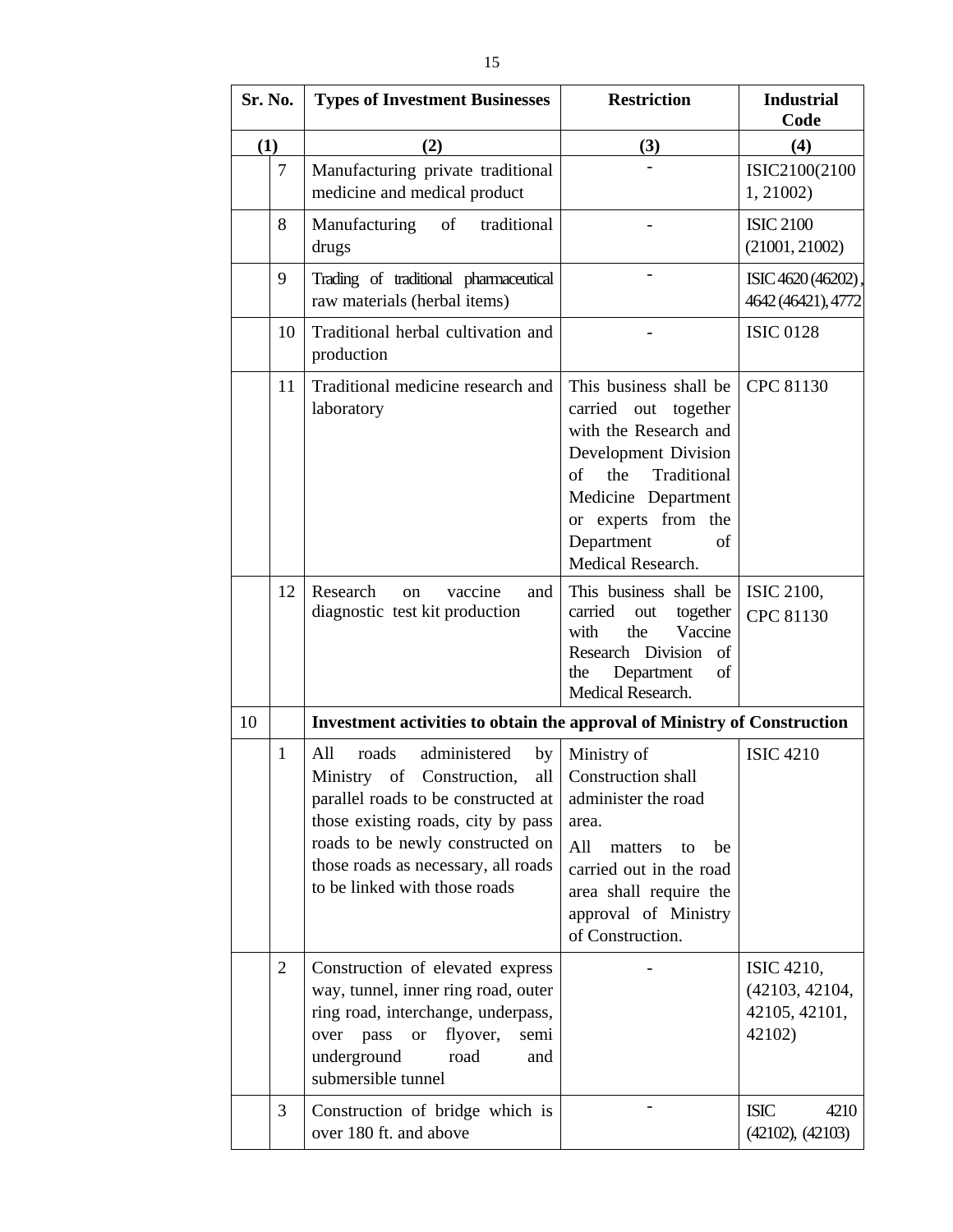| Sr. No.        | <b>Types of Investment Businesses</b>                                                                                                                                                                                                                                                                     | <b>Restriction</b> | <b>Industrial</b><br>Code                         |
|----------------|-----------------------------------------------------------------------------------------------------------------------------------------------------------------------------------------------------------------------------------------------------------------------------------------------------------|--------------------|---------------------------------------------------|
| (1)            | (2)                                                                                                                                                                                                                                                                                                       | (3)                | (4)                                               |
| $\overline{4}$ | Production<br>domestic<br>and<br>marketing of bridge connection<br>Strand, PC<br>items<br>(PC)<br>bar,<br>Anchor, etc.), steel frame, bally<br>frame, plate girder, steel truss,<br>bridge and related steel structure<br>concrete,<br>steel<br>concrete,<br>compressive strength of concrete<br>and etc. |                    | ISIC 2395,<br>24100                               |
| 5              | Urban development which<br>is<br>above 100 acres                                                                                                                                                                                                                                                          |                    | ISIC 4100, 421,<br>422, CPC 532,<br>(53290)       |
| 6              | <b>Building</b><br>and<br>marketing<br>of<br>residential apartment having the<br>floor of 50,000 square meter and<br>affordable housing which related<br>to Industrial Zone                                                                                                                               |                    | <b>ISIC</b><br>4100,<br>6810                      |
| 7              | Urban Redevelopment which is<br>above 4 acres of land in the<br>capital of the Region or State<br>excluding Nay Pyi Taw, Yangon<br>and Mandalay                                                                                                                                                           |                    | ISIC 4100, 421,<br>422, 4290, CPC<br>532, (53290) |
| 8              | Development of new city/town                                                                                                                                                                                                                                                                              |                    | ISIC 410, 421,<br>422, CPC 5411,<br>8321          |

- **Note :** (1) If the restrictions for investment are described in the laws administered by the concerned ministries and organizations it shall follow in accord with such law.
	- (2) For banking, insurance and financial services, it can be allowed according to the plan of the relevant Ministries and organizations.
	- (3) If the investments which make export/import shall perform in accord with the policy of Ministry of Commerce.

2. The Notification No.26/2016 issued by the Myanmar Investment Commission on  $21<sup>st</sup>$  March 2017 was repealed by this Notification.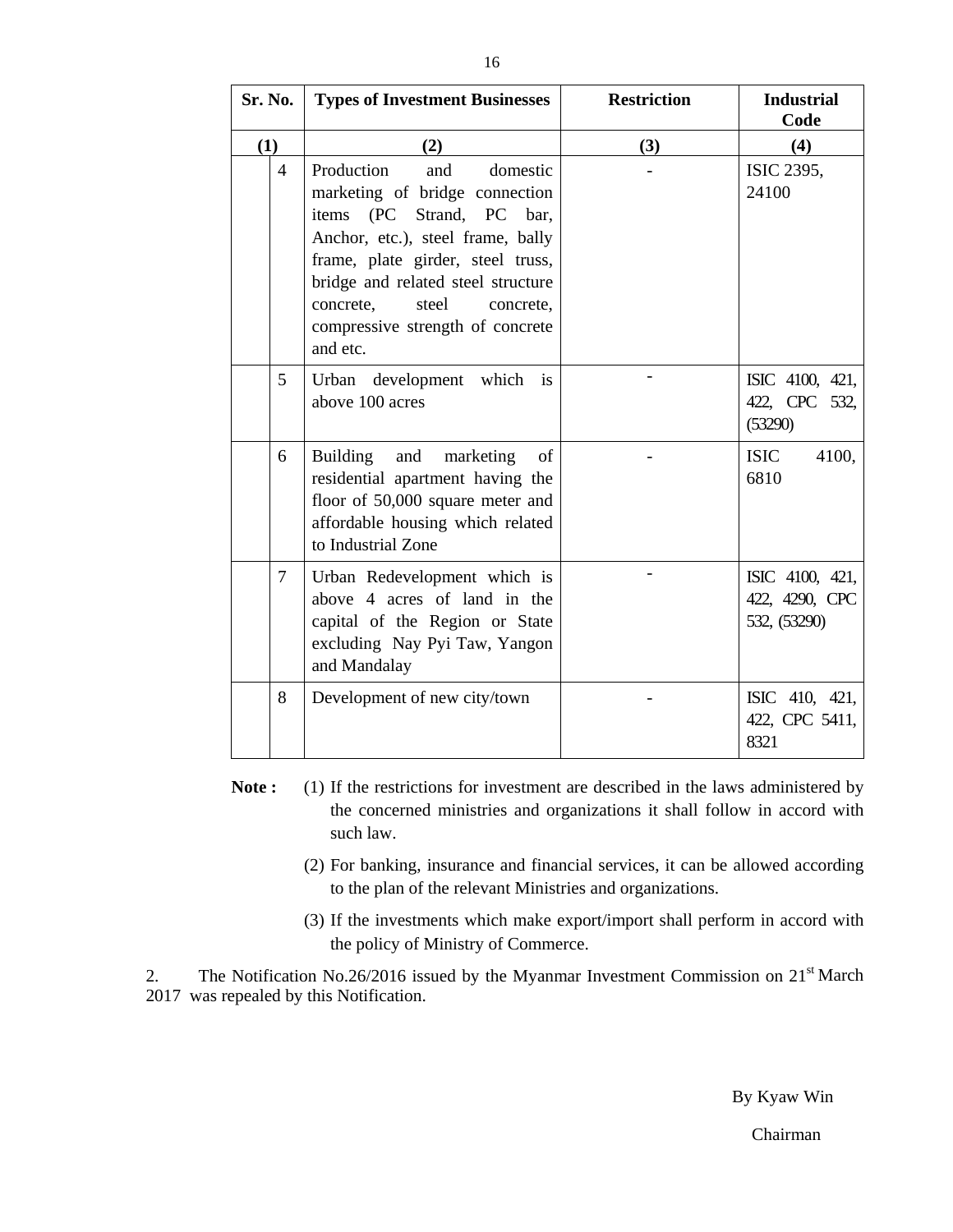## **Definition/Scope for Investment Activities regarding Air Transport**

1. **Air Traffic Services** include Flight Information Service, Alerting Service, Air Traffic Advisory Service, Air Traffic Control Service (Area Control Service, Approach Control Service and Aerodrome Control Service).

2. **Civil Aviation Training Services** cover all aviation related training.

3. **Aircraft Repair and Maintenance Services** mean such activities when undertaken on an aircraft or a part thereof while it is withdrawn from service and do not include so-called line maintenance.

4. **Airport Hotel Services** mean room or unit accommodation services, provided within certain area of an airport, for visitors.

5. **Ground Handling Services** cover ramp handling services, passenger handling services, baggage handling services and cargo handling services.

6. **Selling and Marketing of Air Transport Services** mean opportunities for the air carrier concerned to sell and market freely its air transport services including all aspects of marketing such as market research, advertising and distribution. These activities do not include the pricing of air transport services nor the applicable conditions.

7. **Computer Reservation Systems (CRS) Services** mean services provided by computerized systems that contain information about air carriers' schedules, availability, fares and fare rules, through which reservations can be made or tickets may be issued.

8. **Air Freight Forwarding Services** mean the activity and arrangement of air transport and related services provided to or performed on behalf of the shipper/consignee for the transportation of goods by air from port of origin to final destination.

Scope of services includes the following services:

- Securing cargo space with airline
- Preparing necessary export/import documents
- Processing customs formalities
- Pick-up and delivery
- Packing/warehousing
- Freight consolidation & break-bulk
- Door to door and logistics services
- Inland Freight Services

9. **Aircraft Line Maintenance Services** mean Routine and non routine inspection and malfunction ratification performed enroute and at base station with turnaround time up to 24 hours (Source: IATA Planning and Production Control).

10. **Ramp Handling Services** mean services provided by ground support equipments to an aircraft upon arrival, during parking until departure.

The services include the following facilities:

- Ground Support Equipment i.e. Aircraft Towing Tractor, Air Condition Unit, Air Start Unit, Ground Power Unit, Loading Equipment, Unit Load Devices (ULDs).
- Ramp Bus Services to transfer passengers and crews to and from the aircraft to the passenger terminal.
- Security Services to the aircraft as well as passengers in the ramp area.
- Toilet and aircraft interior cleaning servicing.
- Portable water servicing.
- Post and mail servicing.